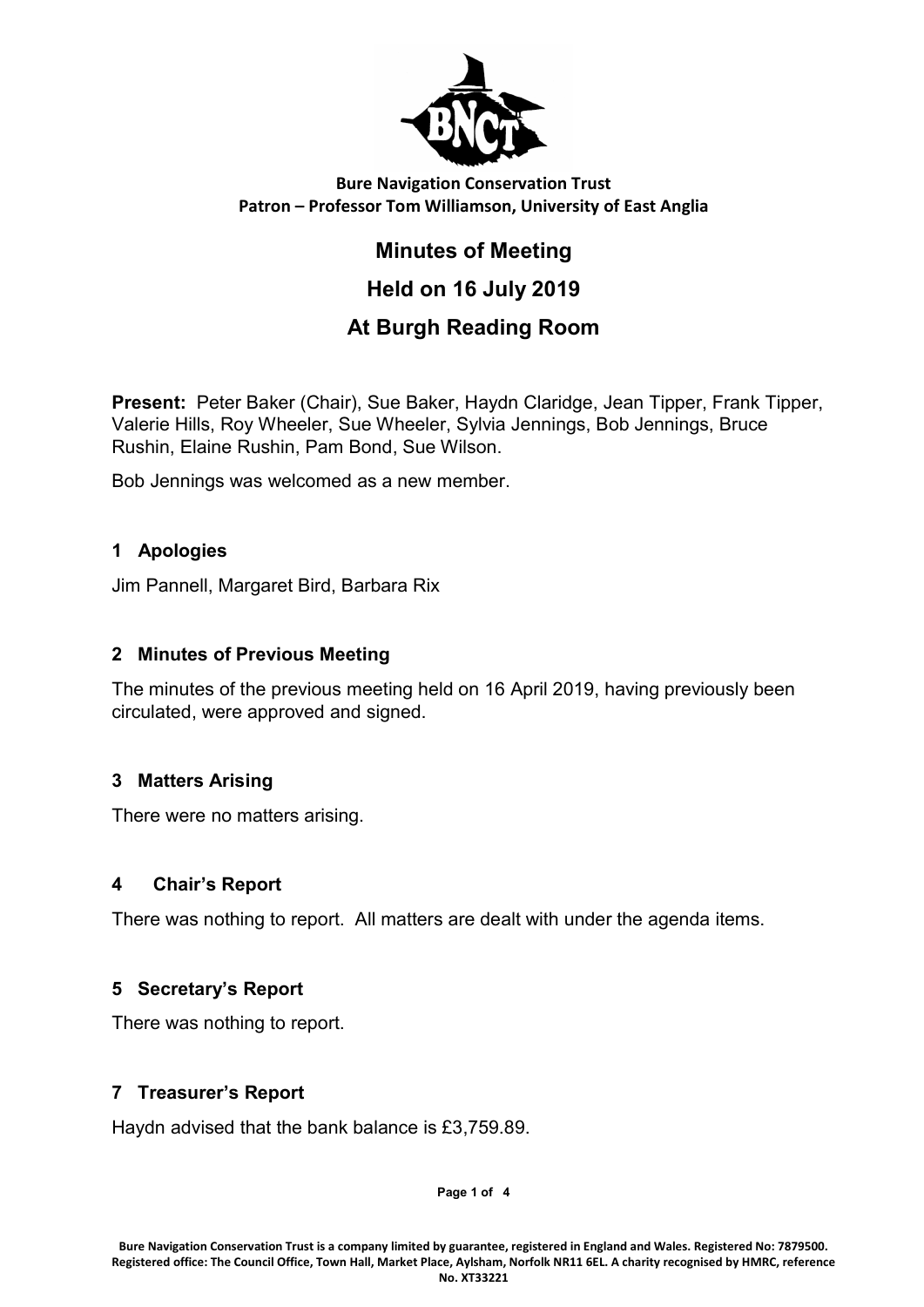## 8 Footpath Report

#### (i) General

The footpath under the power bridge has still not been repaired. Peter wrote to David Harrison on 4 July, attaching a set of photographs taken earlier in the year, as follows:

I believe that Buxton with Lamas Parish Council contacted you about the state of this footpath some time ago. Following your help they received an email, a copy of which was forwarded to me, from Adam Hinchliffe dated 1 February 2019. In it he assured them that he was getting the required consents to work in the river and that they will aim to fix the issue as soon as possible.

I am contacting you now as the repair has not taken place and, if anything, the bank has fallen in more. This matter concerns me because the BNCT has arranged for an escorted walk between Buxton Railway Station and Mayton Bridge, returning to Buxton along the river. This is part of the Heritage Open Days on Sunday 15 September and Saturday 21 September.

I am sorry to have to contact you again but you seem to be the only person who can get things done.

David Harrison replied that he has forwarded the email to the highways engineer, Ben Rayner, and will pass on his reply again when it is received. It will be interesting to see what action he suggests. I will get back to you directly when he responds. Nothing more has been heard. Peter will chase it up again with Ben Rayner.

It has been noted that the footpath at Coltishall looks very overgrown. Bob said he had seen someone strimming in that area but did not know how far along the path they had gone.

## (ii) New Footpath at Aylsham

Peter wrote to John Goodyear at David Wilson Homes on 5 July to enquire about progress, who gave the same answer at last time, i.e. things are progressing well, although a little slower than we would like. He added that the application to the Environment Agency has been submitted – their turnaround time is three months. The bridge details and foundation requirements have been agreed and the design is well advanced. There is a meeting next week to finalise the route, fence, gates etc. details, with a view to appointing a ground worker. If things go to plan from now on we should have the route finished and usable before the end of the calendar year.

Peter will ask for details of the footpath, bridges and any gates to see if they are acceptable.

## 9 Website

Haydn said he has now been trained in the Wix system and paid our annual subscription. The cost of training was £160. And the annual cost will be £86.40. He circulated a copy of the first page. It contains minutes of meetings, forthcoming events etc. There is a link to Margaret Bird's website and she has links to a number of other sites.

Trust Members thanked Haydn for doing such a good job in setting up the website.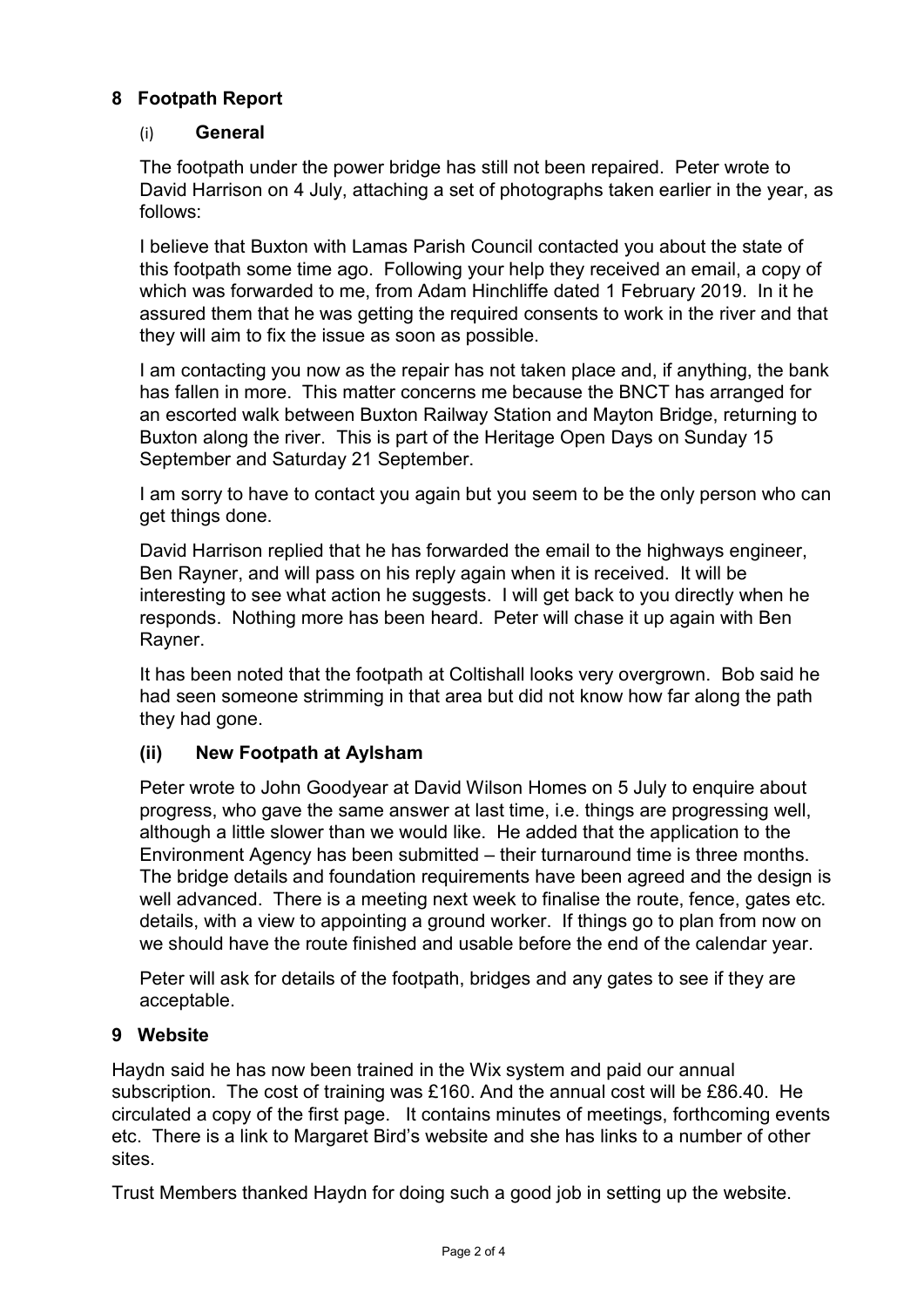## 10 Arrangements for forthcoming talk on 13 September

This is a talk by Russell Yeomans on the Gunton Sawmill and other water mills on the River Bure and is a joint event with the Aylsham Local History Society. It will take place on13 September at 7.30pm at Buxton Village Hall. Russell's fee is £40 and there will also be a fee for the hire of the hall. It was agreed that the admission charge will be £3.for everyone.

Helpers are needed at 7.00pm for setting up, assisting with car parking etc. Sylvia agreed to organise the raffle. Any donations for prizes will be very welcome. Sue will be on the door. Bruce and Elaine volunteered to organise refreshments (tea, coffee, squash and biscuits). ALHS will have a book stall and copies of River Writes will also be on sale. There will also be a supply of membership forms. Peter will do an introduction and Bruce will give a vote of thanks. Roy will put posters around Buxton and Peter will email The Marlpit and 'Just Aylsham and Just Coltishall and Wroxham.

## 11 Heritage Open Days

Peter was contacted by Chloe Griffin of Broadland District Council to ask if the BNCT would like to be involved. The only requirements are that any event must be free to attend and take part, must be between 13 and 22 September and be something that we don't usually offer. Peter suggested that we organise a walk and this has to be agreed by 17 May in order to get an entry in their main booklet. There will two identical walks, one on Sunday 15 September and the other on Saturday 21 September at 2.00pm. The walks will be from Buxton to Mayton and back and will take approximately an hour. We will arrange to have draft leaflets to hand out. Margaret Bird will be joining us for the second walk.

Aylsham Local History Society will be at the Heritage Centre on Saturday 14 September. If anyone is able to give an hour or so on that day it would be much appreciated.

## 12 Possible talk in 2020

Margaret Bird would be happy to give a talk in 2020. It was agreed to pursue this further with Margaret.